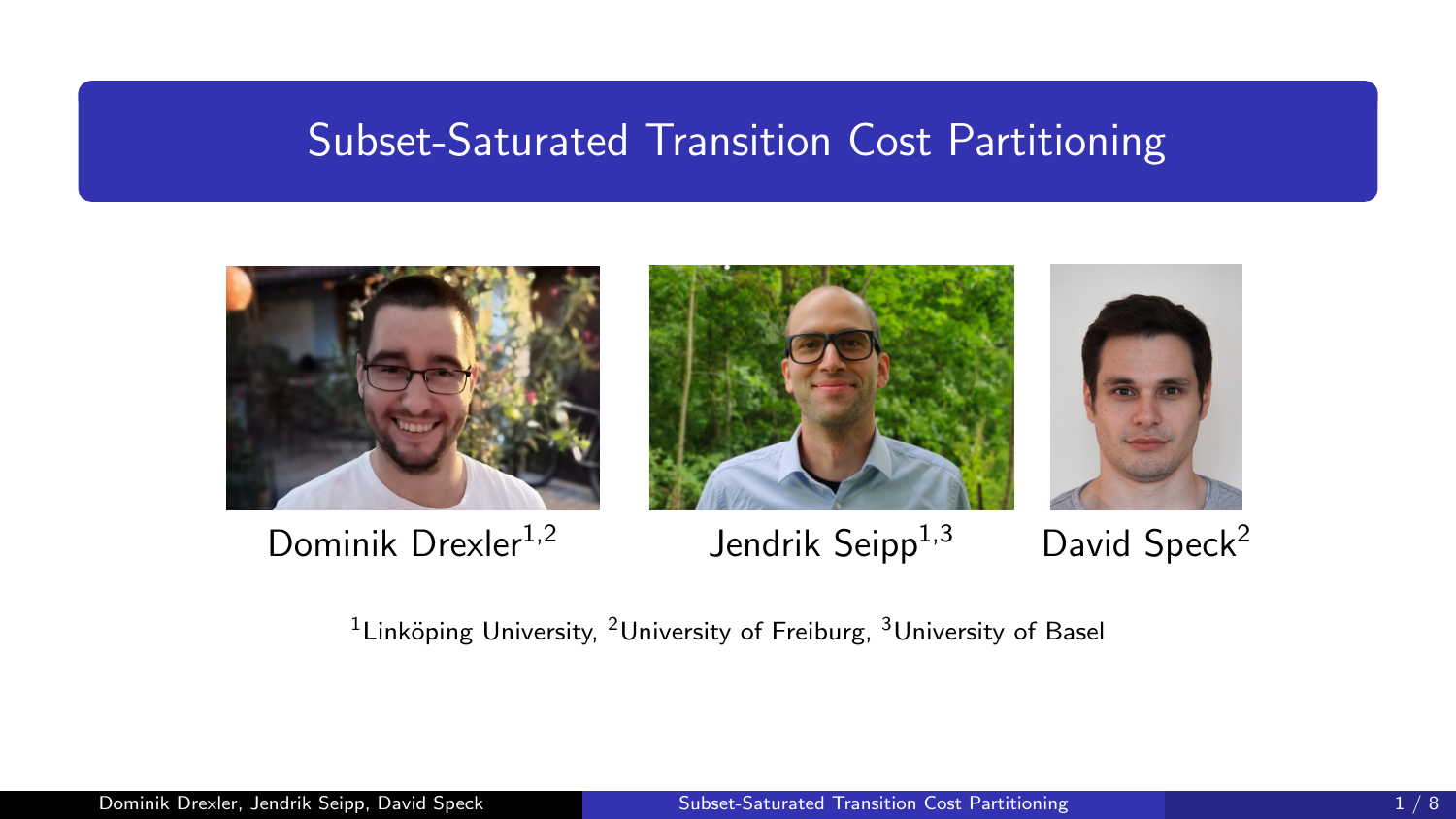### In a Nutshell

- Optimal classical planning
- A ∗ search with admissible heuristic
- Cost partitioning [\[Katz and Domshlak, 2008\]](#page-8-1)
- Saturated cost partitioning [\[Seipp et al., 2020\]](#page-8-2)
- Main contribution: unify two orthogonal generalizations [\[Keller et al., 2016,](#page-8-3) [Seipp and Helmert, 2019\]](#page-8-4)

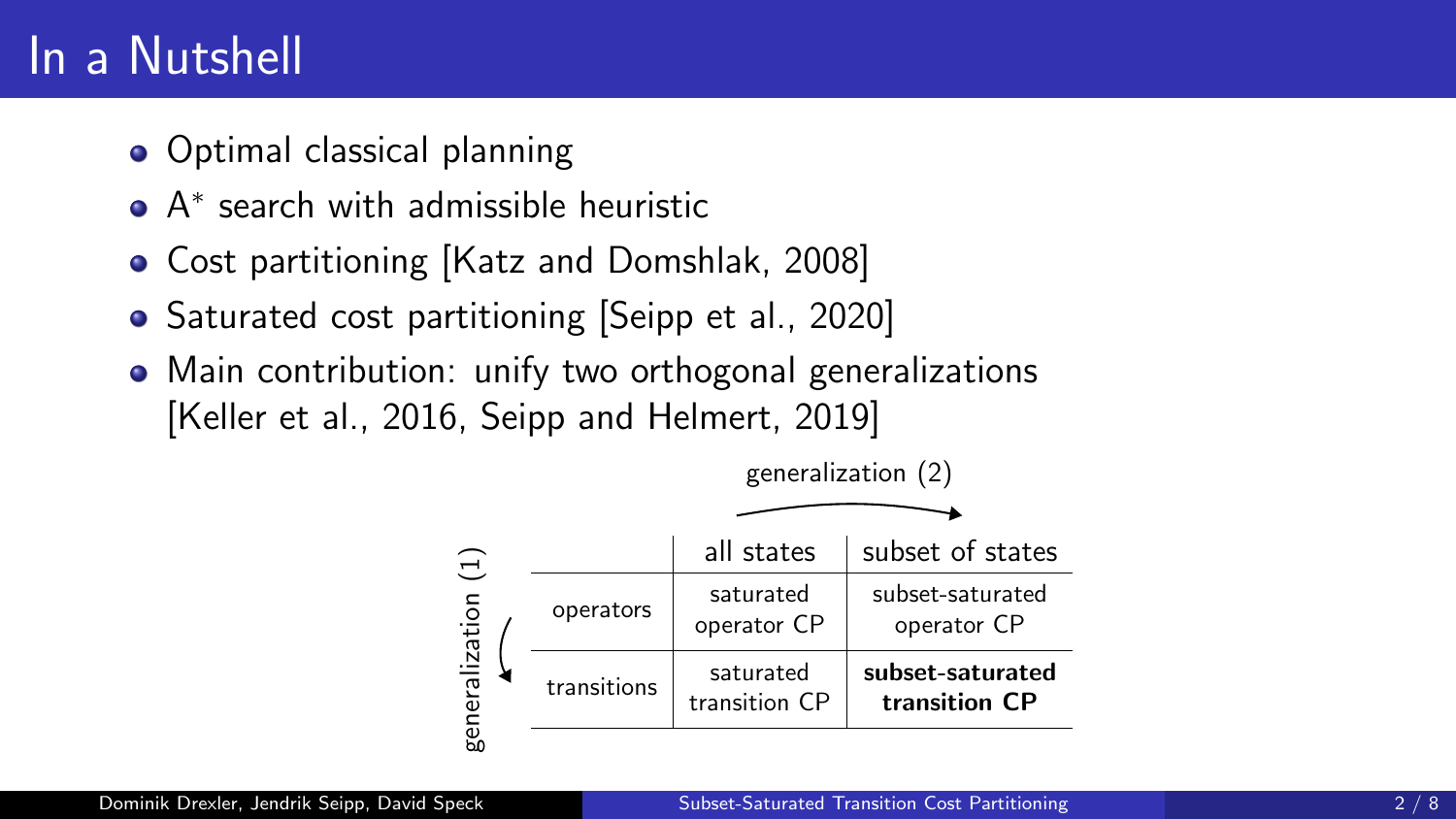- How to **admissibly** combine the information of collection of admissible heuristics  $h_1, \ldots, h_n$ ?
- Consider operator cost function  $ocf: L \to \mathbb{R}^+$  of planning task
- Heuristic admissible if  $h(ocf, s) \leq h^*(ocf, s)$  for all states s
- $\bullet$  max(h<sub>1</sub>(ocf, s), ..., h<sub>n</sub>(ocf, s))  $\checkmark$
- $h_1(\text{ocf}, s) + \ldots + h_n(\text{ocf}, s)$  X
- Cost partitioning:  $h_1(\text{ocf}_1, s) + \ldots + h_n(\text{ocf}_n, s)$ if  $\sum_{i=1}^n \mathit{ocf}_i(l) \leq \mathit{ocf}(l)$  for all  $l \in L$

#### How to find cost partitioning that yields strong heuristic?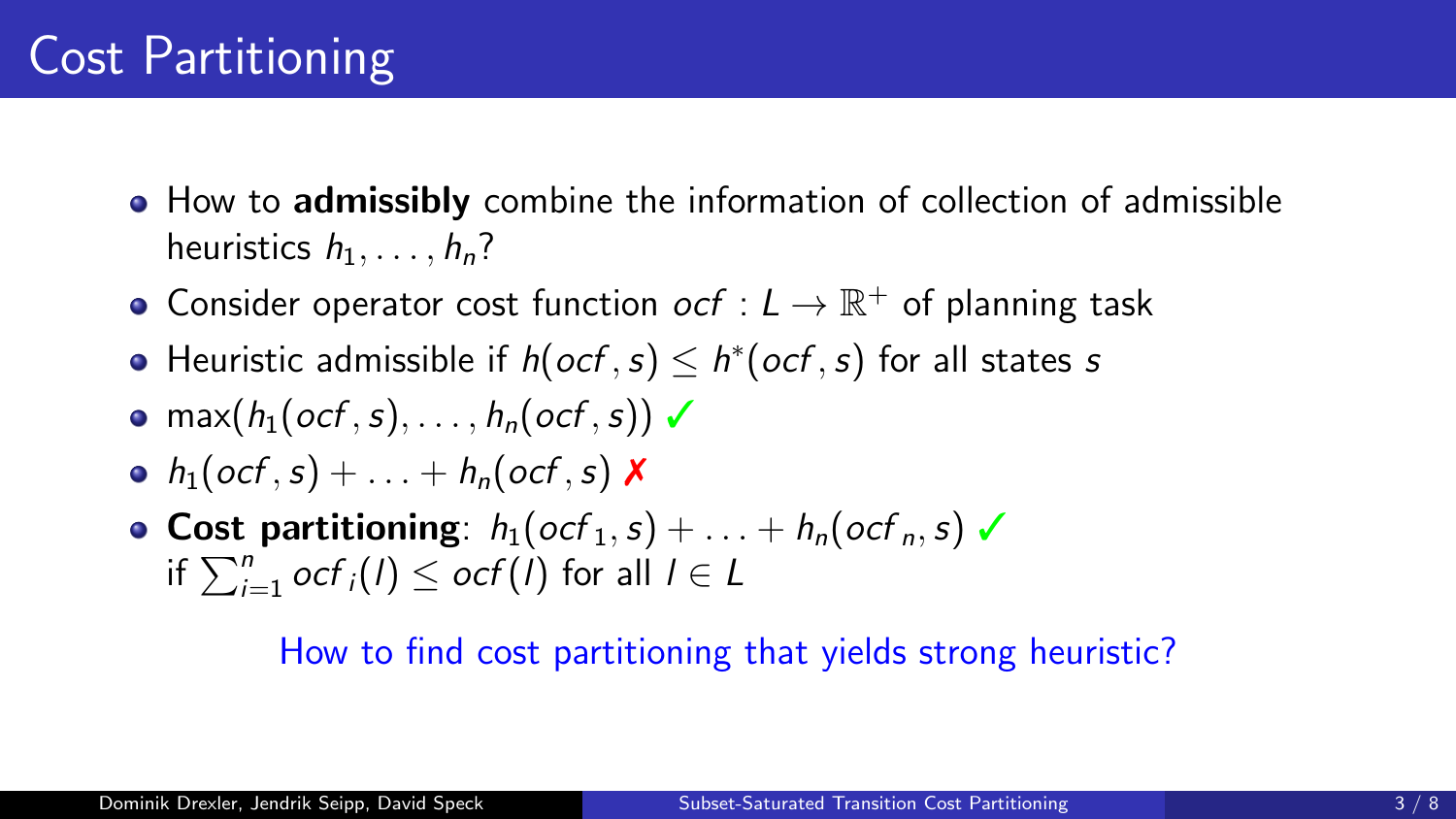## Saturated Cost Partitioning

for heuristic h in sequence  $h_1, \ldots, h_n$  do  $ocf_i \leftarrow$  saturate(h, ocf)  $ocf \leftarrow ocf - ocf_i$ end for

#### Example



• 
$$
h_1(ocf_1, s_0) + h_2(ocf_2, s_0) = 1 + 1 = 2
$$

Dominik Drexler, Jendrik Seipp, David Speck [Subset-Saturated Transition Cost Partitioning](#page-0-0) 4 / 8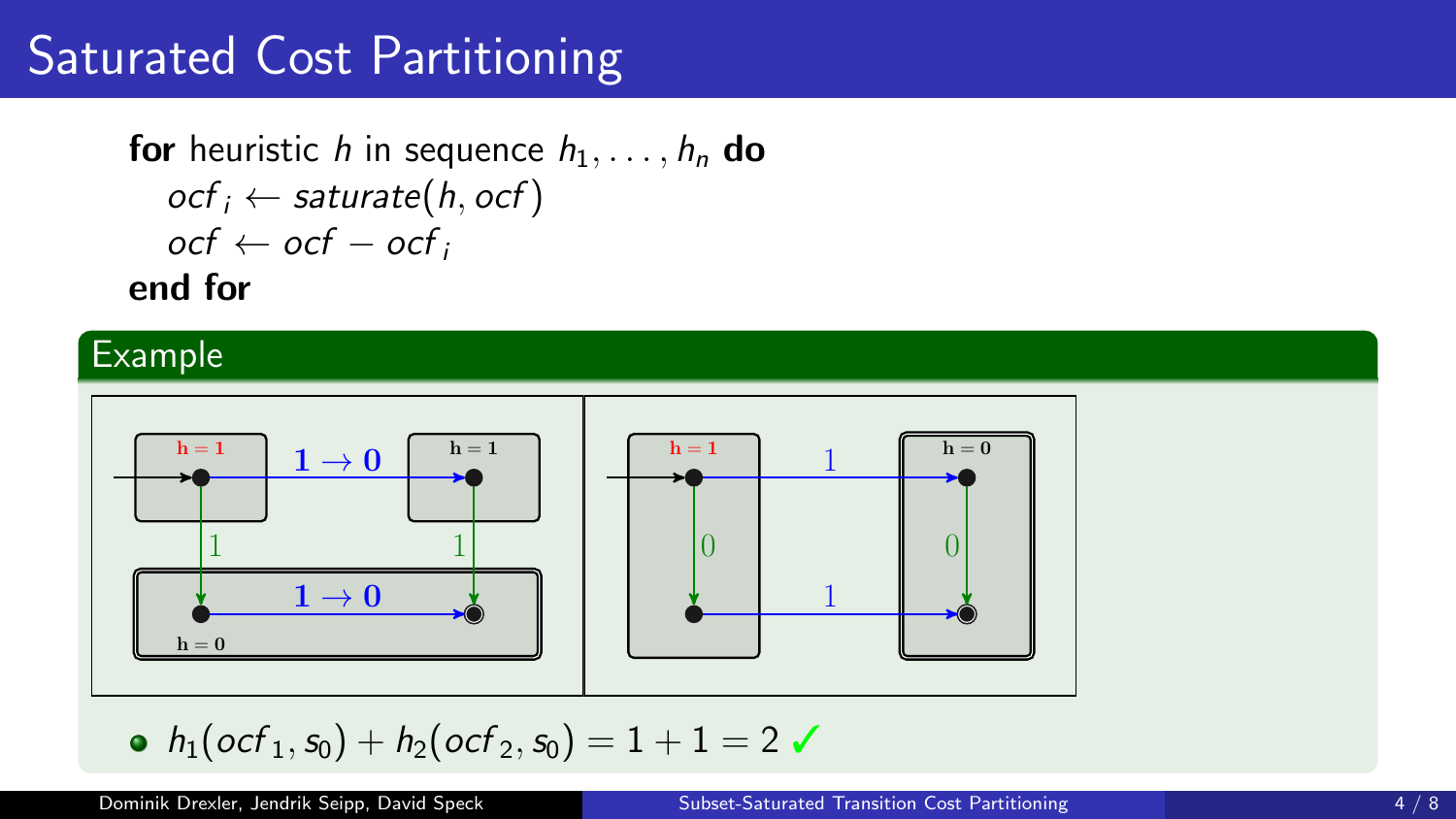# Generalizations of Saturated Cost Partitioning



(1) Costs partitioned among transitions [\[Keller et al., 2016\]](#page-8-3)

- Function saturate returns  $tcf_i: T \to \mathbb{R}$  instead of  $ocf_i$
- Intractable in the worst-case, often manageable
- (2) Saturate for subset of states  $S' \subseteq S$  [\[Seipp and Helmert, 2019\]](#page-8-4)
	- E.g., reachable, single state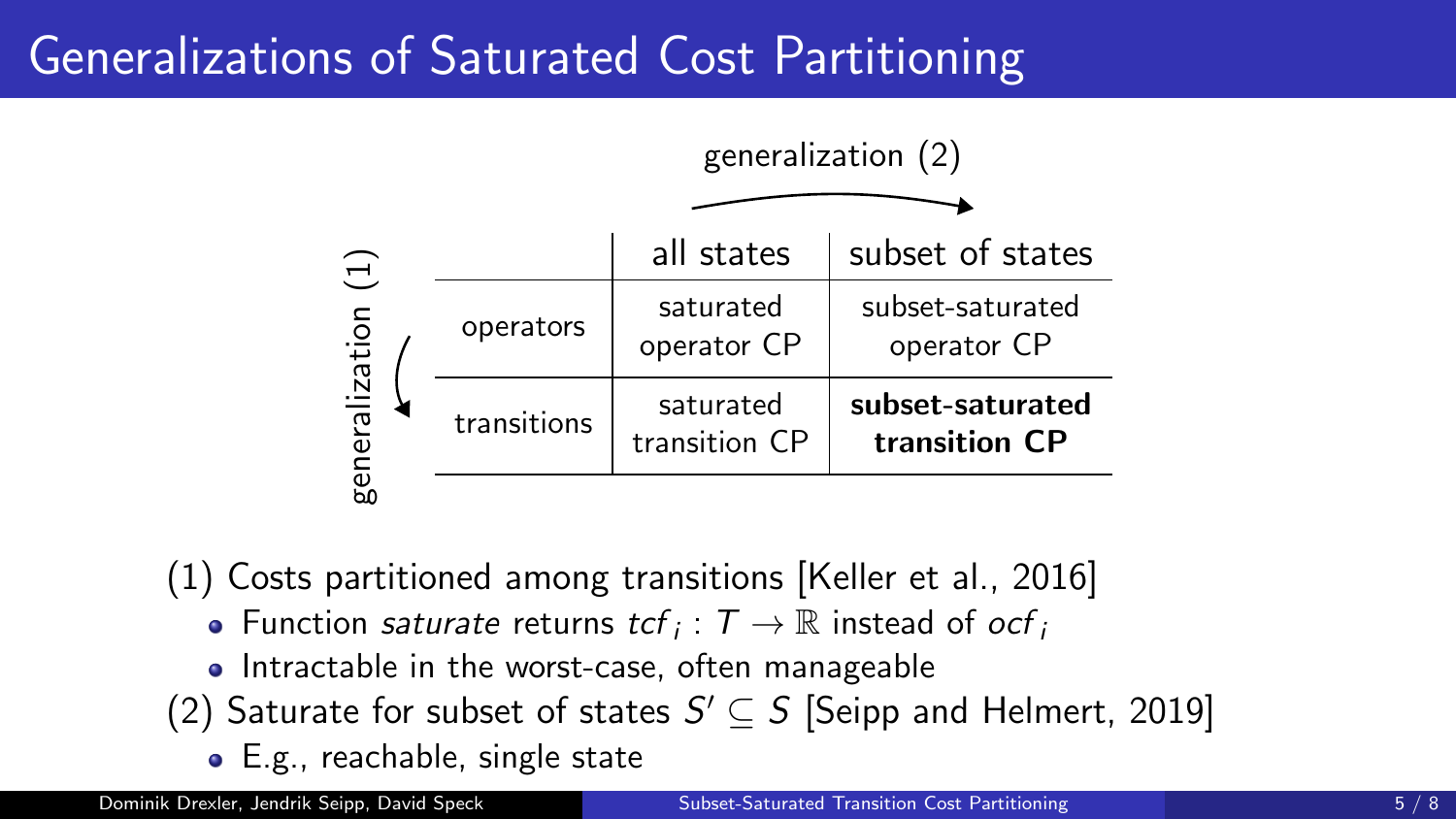- **•** Faster computation of  $h(tcf, s)$ 
	- Reduce computations of abstract transition costs
- $\bullet$  Restrictions on tcf is
	- Tractability depends on  $tcf_i$
	- Focus computational effort on the subset of states  $S'$
- **3** Future work: when to restrict to  $ocf_i$ ?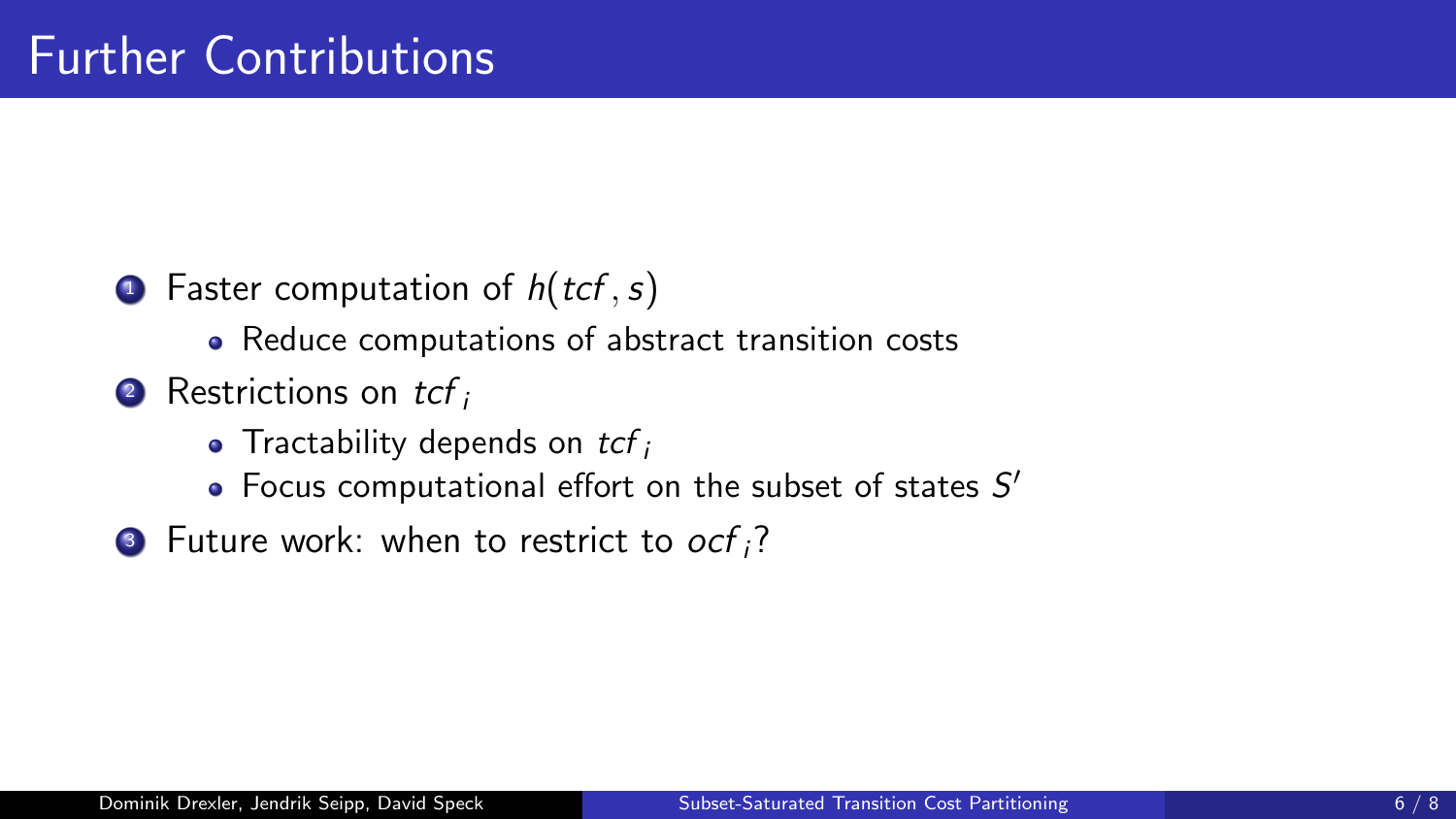|                                    | (1)  | (2) | (3)            | (4) |
|------------------------------------|------|-----|----------------|-----|
| (1) saturated operator CP          |      | 47  | 164            | 59  |
| (2) subset-saturated operator CP   | 488  |     | 390            | 55  |
| (3) saturated transition CP        | 345  | 236 |                | 34  |
| (4) subset-saturated transition CP | 683  | 400 | 482            |     |
| Coverage (1827 total tasks)        | 1056 |     | 1061 1024 1083 |     |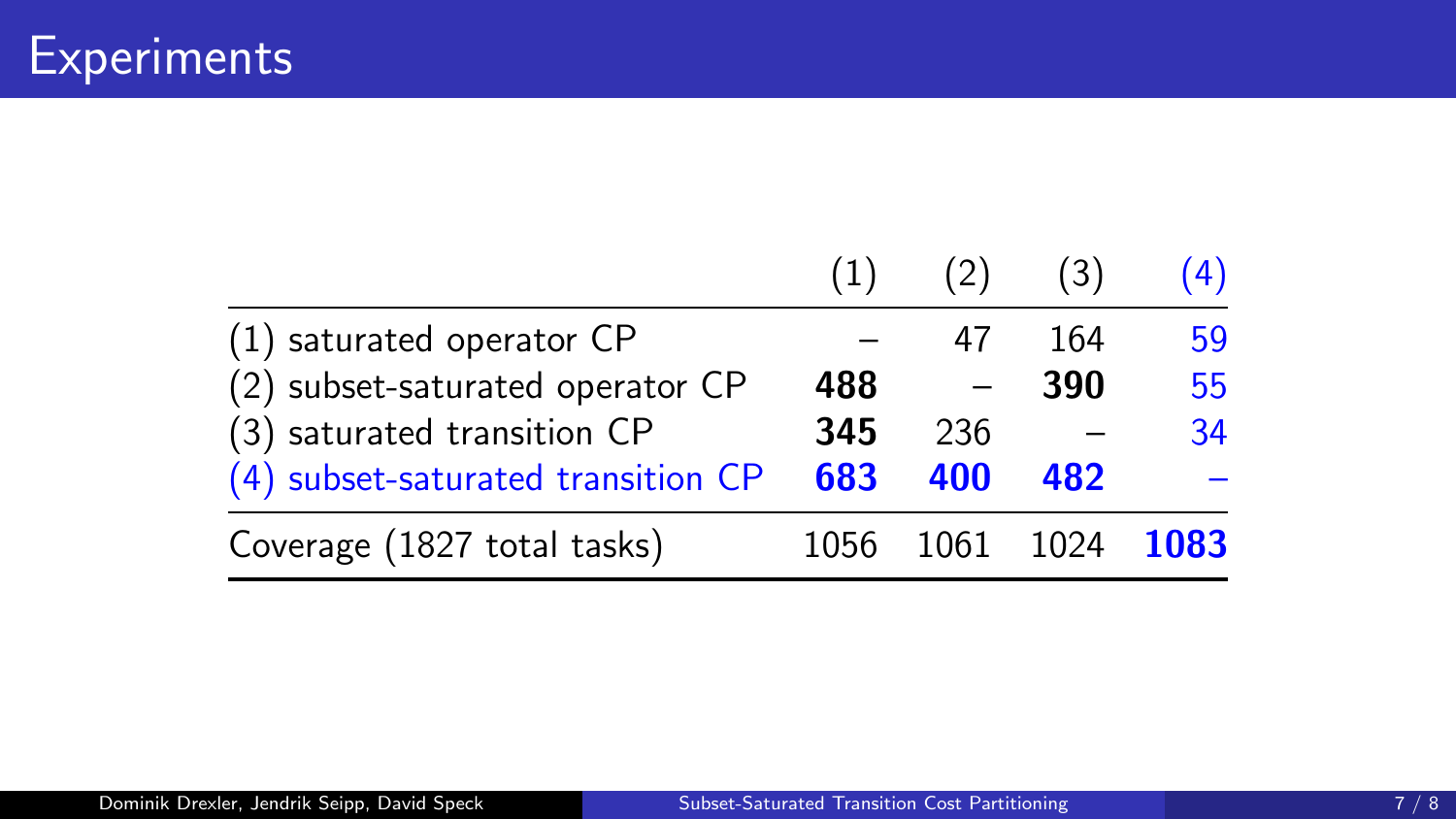- Generalized saturated cost partitioning further
- Our planner is competitive with state of the art
- Future work: switching between the cost function type (using reasoning or learning techniques)